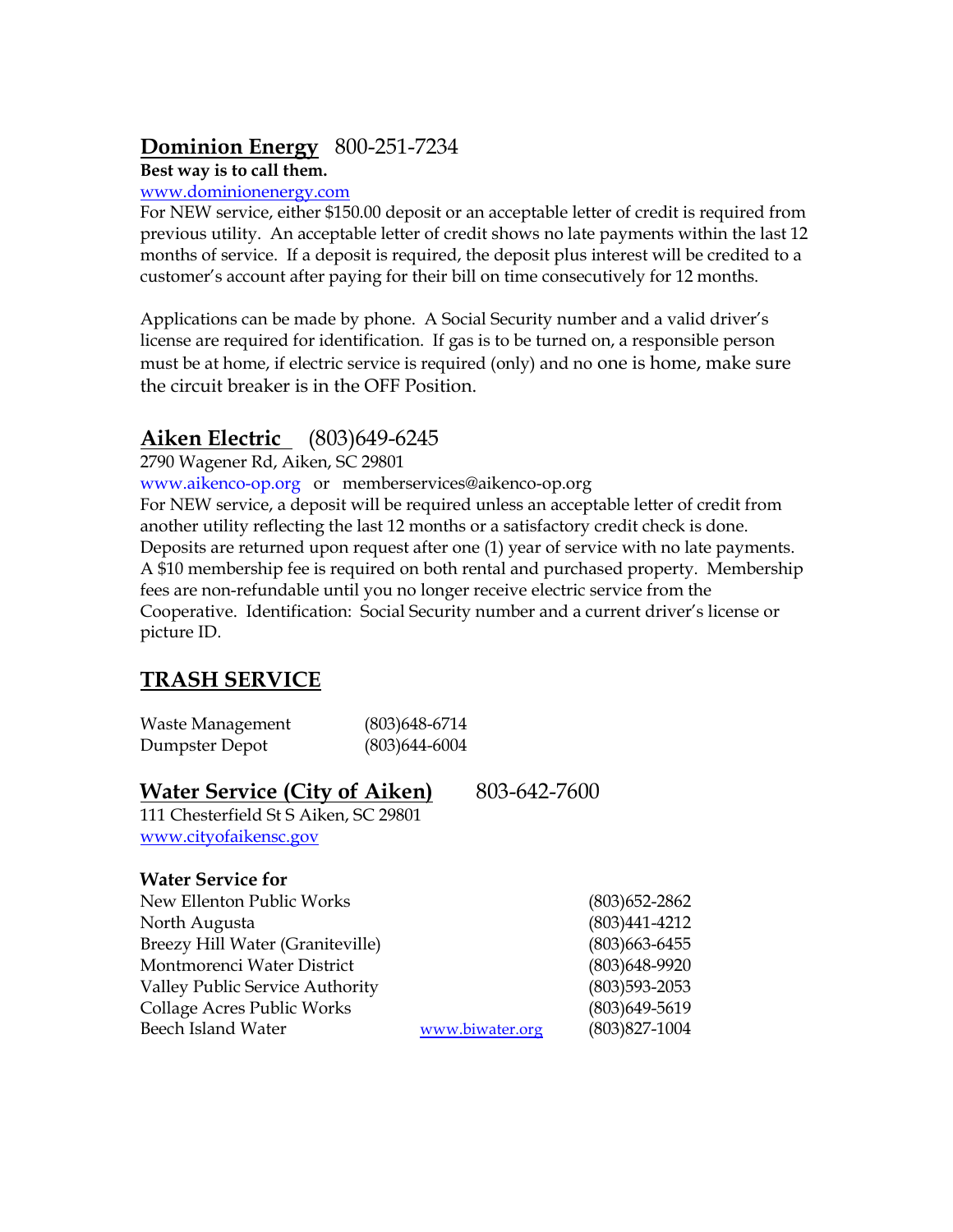## **TV/Satellite/Cable Providers**

| <b>Breezeline</b>                                                                        | www.breezeline.com                             | (888)536-9600                                    |
|------------------------------------------------------------------------------------------|------------------------------------------------|--------------------------------------------------|
| <b>Newspapers</b>                                                                        |                                                |                                                  |
| The Aiken Standard<br>The Augusta Chronicle                                              | www.aikenstandard.com<br>chronicle.augusta.com | (803)648-2311<br>(803) 648-1394                  |
| <b>Transportation</b>                                                                    |                                                |                                                  |
| Aiken Municipal Airport<br>Augusta Regional Airport<br>Aiken County Transit System-buses |                                                | (803)648-7803<br>(706) 798-3236<br>(803)648-6493 |

## **School Registration**

Aiken County (803)641-2848

## **NEWCOMERS INFORMATION**

- Newcomers to SC have 90 days to apply for a driver's license with a valid out-of-state driver license. Only an eye exam is required. For more information, contact the SC Dept of Public Safety at scdmvonline.com or one of the local offices listed below.
- The DMV Office is located at 1755 Richland Avenue @ 641-7752 and they are open from Monday-Friday 8:30am to 5pm.
- North Augusta Office at 1913 Ascauga Lake Road @ 279-6659. FYI: If you are a permanent resident but not a US citizen yet, you must use THIS OFFICE NOT THE ONE IN AIKEN. Bring your residency card with you.
- Military personnel may operate a valid driver's license from their home state.
- Newcomers have 45 days to purchase South Carolina license tags from the offices listed above. You will need to fill our Form 400.
- Before applying for your new tags, please pay your property tax for the vehicle at the Aiken County Administration Office located at 828 Richland Avenue West – 642-2012.